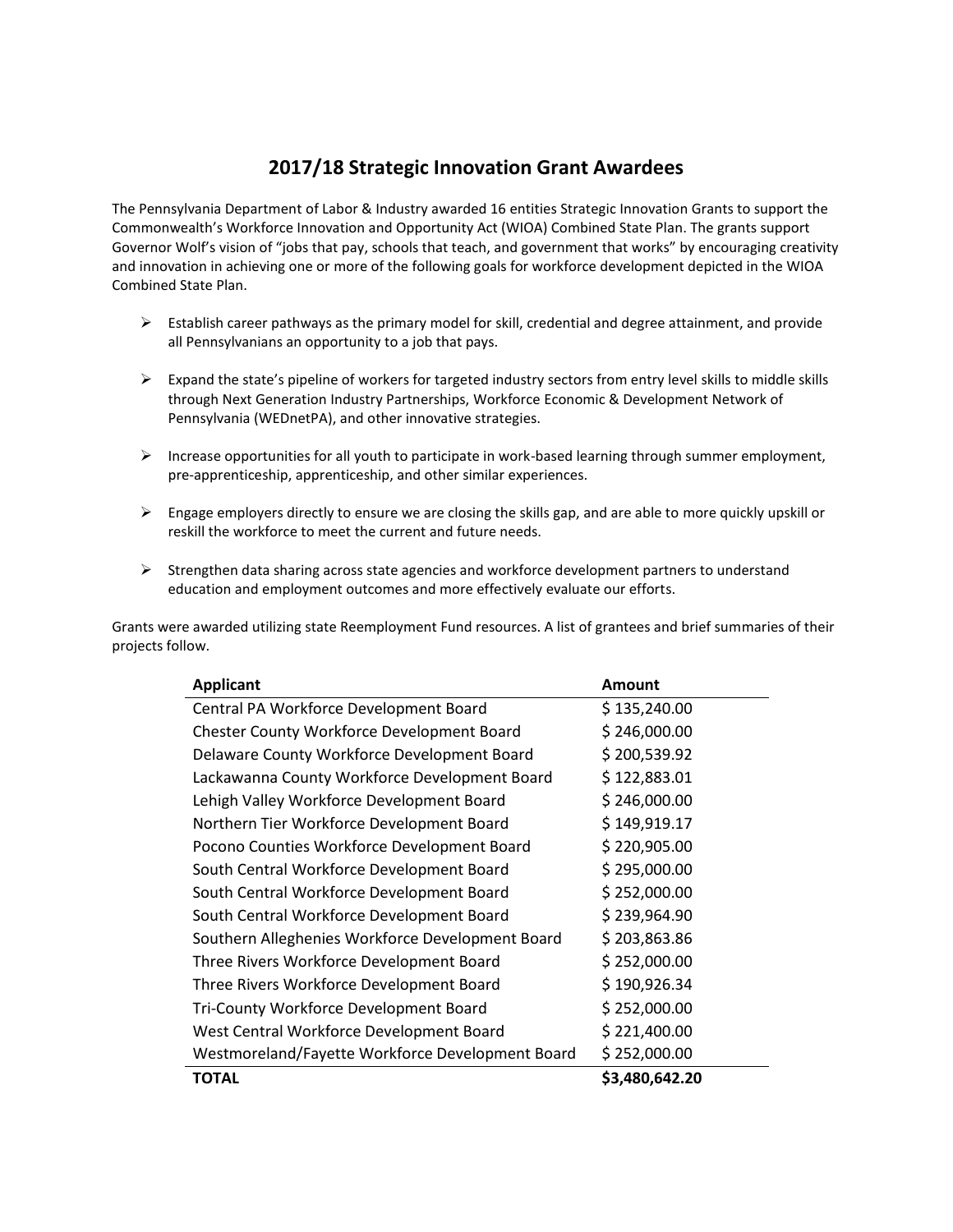**Grantee:** Central PA Workforce Development Board **Grant Title:** Enhancing Client Engagement through Modern Communication and Outreach Tools **Amount Awarded:** \$135,240.00 **Location:** Centre, Clinton, Columbia, Lycoming, Mifflin, Montour, Northumberland, Snyder, and Union counties

**Project Summary:** This program seeks to expand digital communication for the purpose of community engagement through four initiatives: an online regional Career Hub promoting work-based learning, a website for the region's CareerLink® offices, an update to the Central PA Workforce Development Corporation's website, and outreach materials.

**Grantee:** Chester County Workforce Development Board **Grant Title:** High Priority Tech Targets **Amount Awarded:** \$ 246,000.00 **Location:** Bucks, Chester, Delaware, Montgomery, and Philadelphia counties **Project Summary:** This program will address the needs of employers in the Technology, Energy/Construction, and Healthcare industries through the following: providing access to incumbent worker training to 155 workers within the technology and energy/construction sectors, increasing training opportunities for 35 students in healthcare, and identifying 10 women or minority students for tech internship opportunities.

**Grantee:** Delaware County Workforce Development Board **Grant Title:** Strengthening High Demand Occupation Training **Amount Awarded:** \$ 200,539.92 **Location:** Delaware and Chester counties **Project Summary:** The goal of the project is to expand and improve career pathways and Allied Health

programs by developing a seamless noncredit-to-credit educational pathway approach. Activities include curriculum revision, creating prior learning assessment instruments, developing an outreach plan, and implementing a pilot program in Medical Billing and Networking.

**Grantee:** Lackawanna County Workforce Development Board **Grant Title:** Careers to Employment 2 **Amount Awarded:** \$ 122,883.01 **Location:** Lackawanna County

**Project Summary:** This program will enable the establishment of career pathway opportunities in response to the documented needs of local employers with the Healthcare/Life Sciences Industry sector through a comprehensive mix of services including pretraining orientation, occupational skills training, OTJ opportunities, and possible customized training initiatives. This is a continuation project.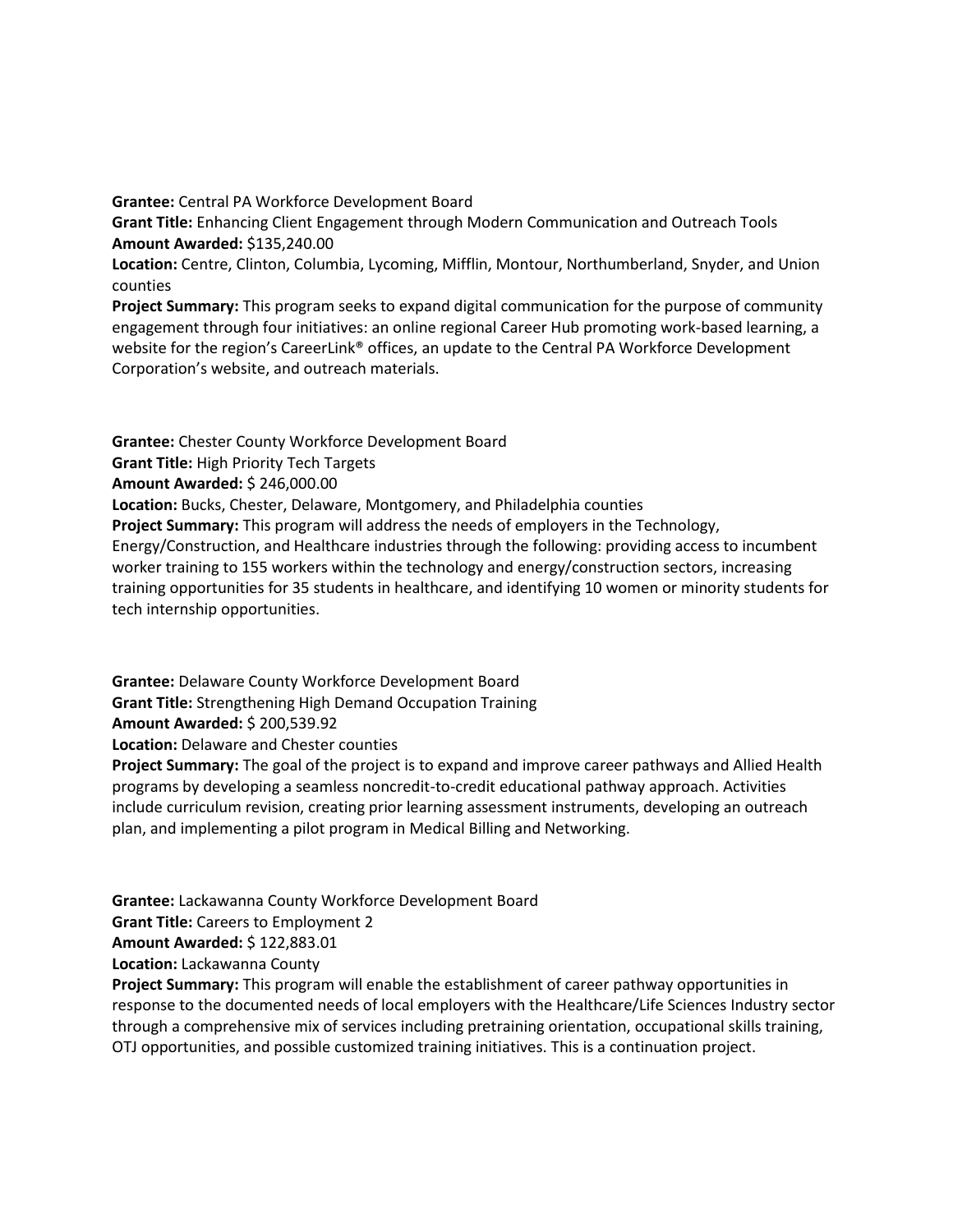**Grantee:** Lehigh Valley Workforce Development Board **Grant Title:** Machining Training Program **Amount Awarded:** \$ 246,000.00 **Location:** Lehigh and Northampton counties **Project Summary:** The project's goal is to prepare program participants with skills essential for entry level machining positions for Lehigh Valley manufacturers. Objectives include 54 participants, a pool of vetted candidates, placement into full-time employment or continued training, positive relationships with employers, and teaching curriculum.

**Grantee:** Northern Tier Workforce Development Board **Grant Title:** Fit4Work Reengagement **Amount Awarded:** \$ 149,919.17 **Location:** Bradford, Sullivan, Susquehanna, Tioga, and Wyoming counties **Project Summary:** This project helps individuals who have been disengaged from the workforce due to incarceration or other barriers to gain the skills and tools needed for successful employment. The program will assist in establishing a work history and developing foundational skills while also working with employers to meet their workforce needs.

**Grantee:** Pocono Counties Workforce Development Board **Grant Title:** Medical Secretary Certificate **Amount Awarded:** \$ 220,905.00 **Location:** Wayne, Pike, Monroe, and Carbon counties **Project Summary:** This program includes development and implementation of a Medical Secretary Certificate Training Program focusing on target populations with barriers to employment, and providing placement into entry-level medical secretary positions. Curriculum will be based on employer needs. Remediation services will be available and career coaching will be provided.

**Grantee:** South Central Workforce Development Board

**Grant Title:** Employer-Based Career Pathway/Pipeline

**Amount Awarded:** \$ 295,000.00

**Location:** Adams, Cumberland, Dauphin, and Perry counties

**Project Summary:** This project aims to expand the region's pipeline of workers for the healthcare industry sector and improve the overall quality of care at long-term care facilities through: preapprenticeship, apprenticeship, and other similar work-based learning experiences. The project also focuses on improving staff morale and job satisfaction to reduce turnover.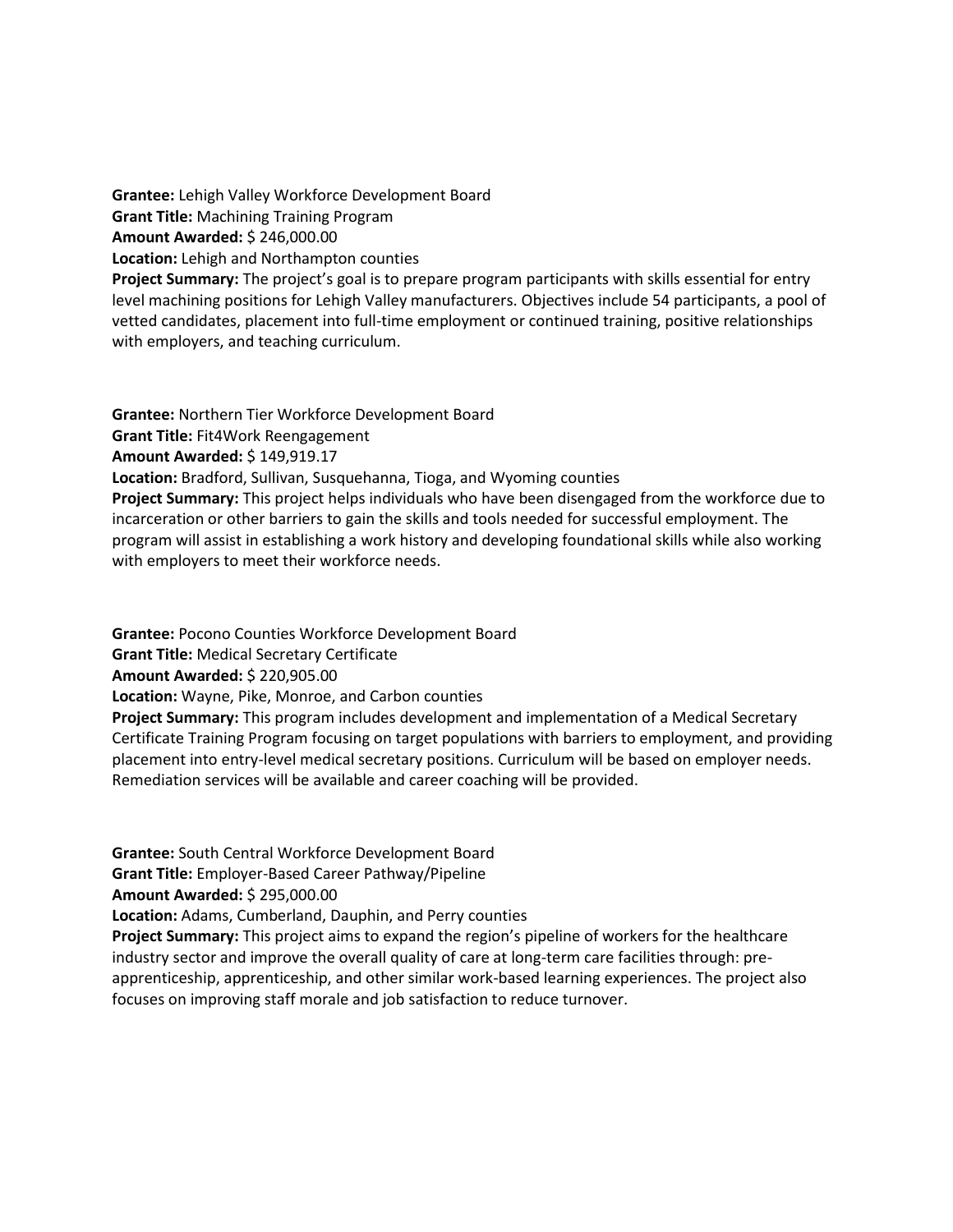**Grantee:** South Central Workforce Development Board **Grant Title:** West Shore Academy of Ag-Tech Career Development **Amount Awarded:** \$ 252,000.00 **Location:** Cumberland and York counties **Project Summary:** This program provides elementary, middle, and high school students enhanced opportunities for exposure and exploration of aquaponics and other agricultural technology as part of the district's STEM program. Grant funds will provide materials for use in the laboratory.

**Grantee:** South Central Workforce Development Board **Grant Title:** Career Readiness School District Mini-Grants & Technical Support **Amount Awarded:** \$ 239,964.90 **Location:** Statewide **Project Summary:** This project provides the opportunity for school districts to apply to one of the 9 Intermediate Units for a mini-grant of \$5,000-\$10,000 focusing on career awareness and preparation,

career acquisition, career retention and advancement, and entrepreneurship, with a planned impact of at least 45,000 students participating in a career-readiness experience.

**Grantee:** Southern Alleghenies Workforce Development Board

**Grant Title:** Case-Managed Reintegration: A Collaborative Approach

**Amount Awarded:** \$ 203,863.86

**Location:** Cambria, Bedford, and Blair

**Project Summary:** This program aims to provide intensive case management, workforce development services, and wraparound support to ex-offenders and to develop a reintegration plan that supports success. The plan is to serve 50 individuals through pre- and post-release services utilizing group sessions and intensive case management.

**Grantee:** Three Rivers Workforce Development Board **Grant Title:** A. Philip Randolph Institute's Education Fund Career Pathways **Amount Awarded:** \$ 252,000.00 **Location:** Allegheny county **Project Summary:** This program seeks to prepare, train and place at least 30 low-income, primarily African-American, individuals in entry-level jobs in the construction trades and manufacturing sectors through: developing an 8-week certificate program with industry recognized certifications, solidifying support roles with community partners, enhancing recruitment/intake, employer identification, providing case management support, and more.